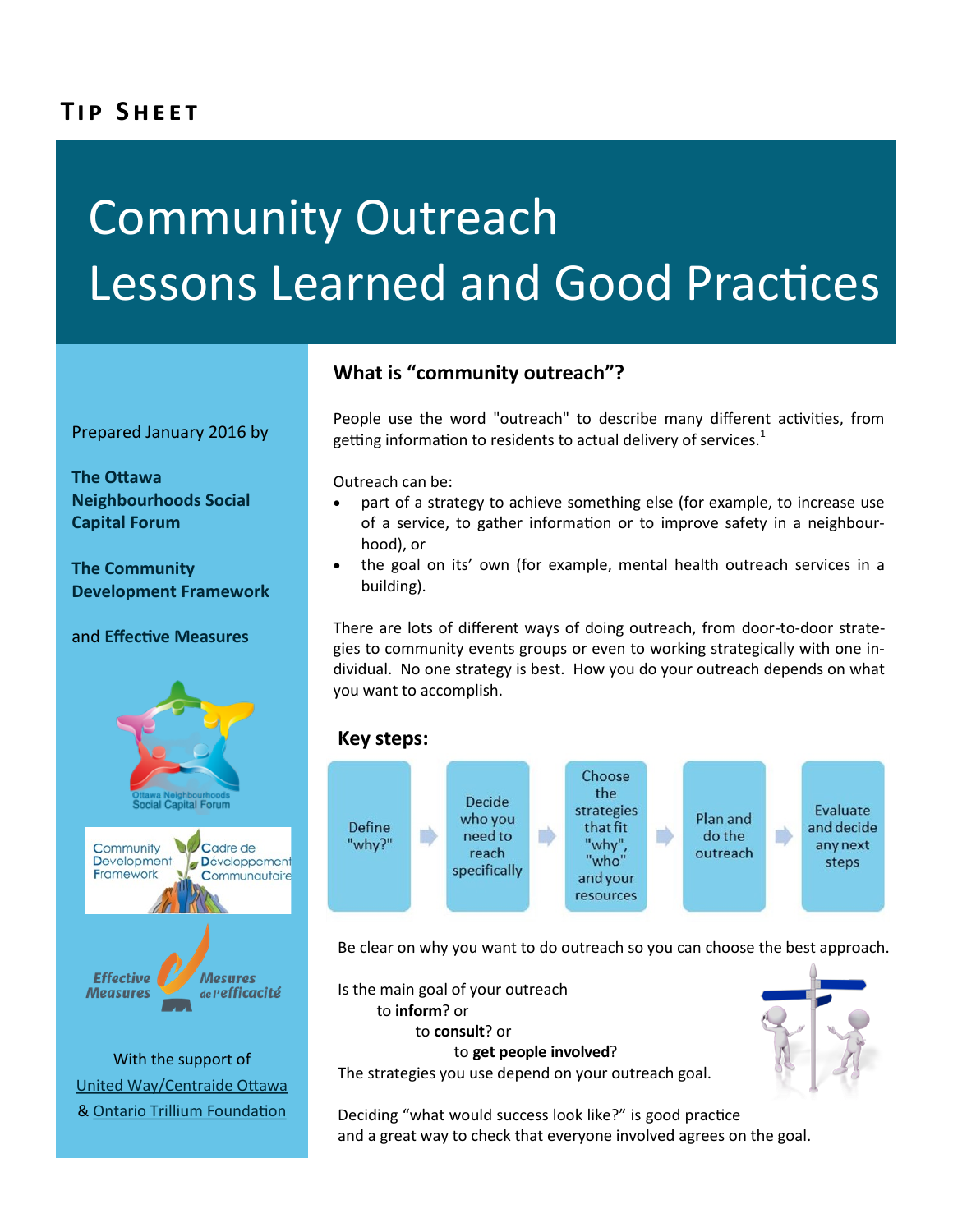## **Different outreach approaches for different purposes**

## Outreach to INFORM (i.e. to "get the word out")

"Getting the word" out is mainly one way communication so the information itself has to be very clear.

**Good practices** for this kind of outreach come from the communications and marketing fields;

- Figure out specifically what you want to inform people about
	- (e.g. is it all programs? or one under-used program? …)
- Decide who needs to know about this (e.g. the whole community? youth? parents of young children? seniors?...)
- Use the means of communication that your target group prefers
	- (e.g. word of mouth, or social media, or written information, etc. or a combination. Do they rely on advice from one person such as a community leader or their children's teacher?)
- Of course, if you use written information, use the appropriate literacy level and languages for your audience, and make it easy to understand, friendly and attractive

#### **Common outreach methods to inform / get the word out are**:

- Flyers, brochures or leaflets
- Word of mouth
- Door to door
- Up-to-date information on your website
- Social media
- Media release
- Mail (you can pay Canada Post to have a flyer delivered to specific postal codes)
- Posters
- Email distribution
- Phone trees
- Open houses, information fairs
- Notices in newsletters / local papers
- Announcements or information tables at events
- Visits arranged by other services (e.g. children in another recreation program come to your location for an activity)

#### **Lessons Learned and Examples**

People cannot participate in activities or programs they do not know about, so outreach to inform people about programs and events is good practice. However, research and experience tells us that people need to hear about something 3 to 7 times before they act.<sup>2</sup> If you want people to do something with the information (use a program, participate in an initiative or change a behaviour), you will likely have to use some of the outreach strategies for engaging people.

Word of mouth is the best source of referrals. Tapping into the word of mouth community networks plus door knocking, supported by good flyers, is a very effective way to get the word out. In the Strathcona Heights neighbourhood initiative, word was spread first through the homework club word of mouth network and then through the rest of the community in general.

The Carlington Neighbourhood Community Development project has used a "Knock and Talk Bag Drop" strategy, going door to door to drop off a bag of relevant community information at each unit and encourage participation.

For more help: "**[Creating the Change We Want](http://www.cdfcdc.ca/creating-the-change-we-want-ccww/)**" (part of the Community Development Framework and the Ottawa Neighbourhoods Social Capital Forum in partnership with City for All Women) offers a great workshop on "**Getting the Word Out**". If you would like to hold this workshop with your group, contact Dominique at cdfccww@gmail.com.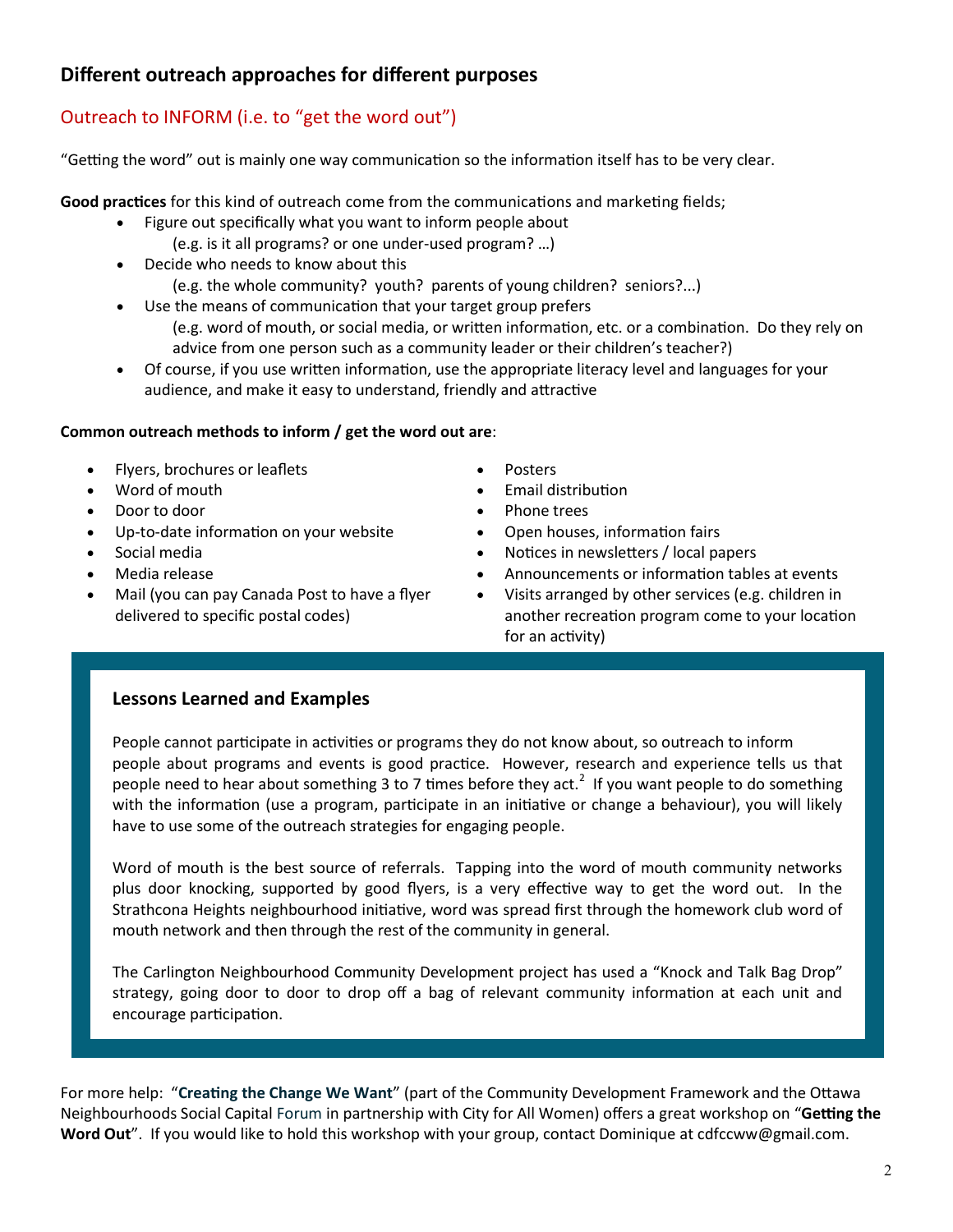### Outreach to CONSULT

Outreach to consult with people (get their opinion) is two way communication, but the most important direction is from the community to you. An example would be finding out if residents are happy with a community service. Issues of trust, convenience and comfort are factors you will have to consider in this kind of outreach.

**Good practices** for this kind of outreach come from the fields of community based research and public engagement.

- Be clear and specific about *whom* you need to hear from.
- Be clear and specific about *what* you want to know from them.
	- For example, people who are not using your programs cannot tell you much about what's working or not in the programs except in a very general way. They *can* tell you why they are not using the programs.
- Use consultation methods that the people you want to hear from will be most comfortable with and which provide the opportunity for them to share their ideas.

For example:

- If it's a door to door survey, will people take the time or feel comfortable? Will the person asking the questions speak their language or be someone they are comfortable with? If you're doing your outreach in the winter, will going door-to-door work in a townhouse development in bad weather?
- In a community meeting, how do you make sure lots of people have the time to share their ideas for example, small group discussions, visual displays they can fill in, etc.
- For a satisfaction survey will you get better answers if it is anonymous or not?

#### **Common outreach methods for consulting (getting opinions) are**:

- $\bullet$  Surveys (can be with people when they are at a program or event, on-line, by phone, or door-todoor)
- Public events or meetings
- Advisory committees
- A variety of participatory evaluation or research strategies

Focus groups

#### **Lessons Learned and Examples**

Even in small populations, sampling may be the best way to go. It can be difficult to reach everyone and it can be very time consuming. $3$ 

"Participation … may often be challenged by a range of issues …. It is important that previous experiences of decisions being made by authorities without consultation…anxiety over possible conflicts experienced in community meetings or the dominance of representatives from previous community groups such as older white men or other 'community elites' may also require active management to achieve a broader representation…."<sup>4</sup>

One neighbourhood community development initiative held a community meeting to find out concerns and suggestions to improve safety. They noticed that some residents attending were not comfortable sharing their opinions in the meeting. They followed up with one-on-one discussions, and found that many community members had a different opinion than the majority of those in the meeting but they did not feel safe in the meeting to share their views.

If you would like some help to design your strategy for outreach to consult, contact your local community developer or the [Effective Measures](http://www.gems-spc.ca/effective-measures/) team at office@spcottawa.on.ca.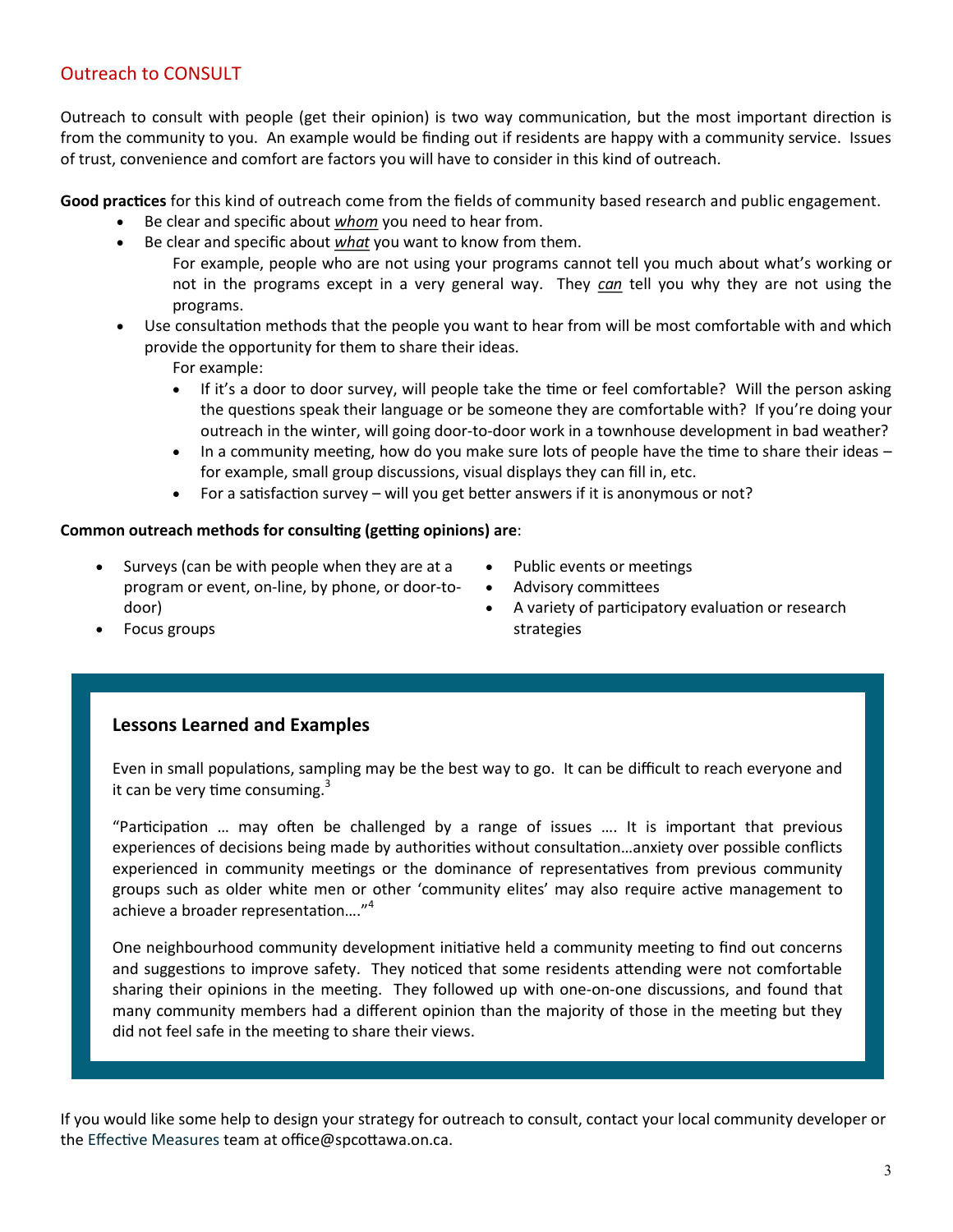#### Outreach to ENGAGE (i.e. to get people to take some action—join a program, start to recycle…)

Getting people involved in a program or initiative requires on-going outreach which includes, but goes beyond, basic information outreach. Trust is an important factor.

**Good practices** for this kind of outreach come from the community development field:

- Use a mix of strategies
- Provide many different ways people can connect and get involved
- Make sure what you are inviting people to is inclusive and provides a range of supports to enable them to participate (childcare, transportation supports, accessible to diverse abilities, languages and cultures)
- Follow up … follow-up ... follow-up
- Engagement involves understanding the existing concerns of community members. This means identifying what people have passion for, what they feel community issues are, and how interested they are in being involved. Basic questions here are "What are your concerns?", "How would you like your community to be?", "Would you like to be involved?"<sup>5</sup>
- Asking people how they would like to be involved and actively seeking alternative organisational arrangements and events that are fun and social will help people participate.<sup>6</sup>
- "Effective engagement means citizens are able to exert a reasonable amount of influence on a community decision, action, or process."<sup>7</sup>

#### **Common outreach methods to engage people are** :

- All the methods for "getting the word out"
- Community events like barbecues, winter festivals, Canada Day events, Eid and Christmas celebrations
- On-going drop-in type activities (monthly dinners, weekly craft groups, etc.)
- Using the credibility or reach of one program to outreach around other activities

#### **Lessons Learned and Examples**

Word of mouth from someone they trust (friends, neighbours, a trusted staff person) is most effective in getting people to participate. Use the word of mouth network and then concentrate on strategies most likely to convince those not connected into the word of mouth network.

Fun community events, activities with food and recreational programs for children provide great opportunities to connect with community members you may not meet otherwise. In particular, activities with food are one of the best ways to outreach for engagement (and can provide the opportunity to consult as well). Neighbourhoods have found that the Good Food Markets are great at getting lots of people out, including those who don't normally get involved.

The first three years of the Strathcona Heights community development project showed that community arts activities (specifically the Awesome Arts program) are of tremendous value for the participating youth and are one of the best community engagement tools for all segments of the population. The community was engaged and excited by the program, with a tremendous turn-out at the performances. It provided a great opportunity for local services to connect with families they otherwise did not see.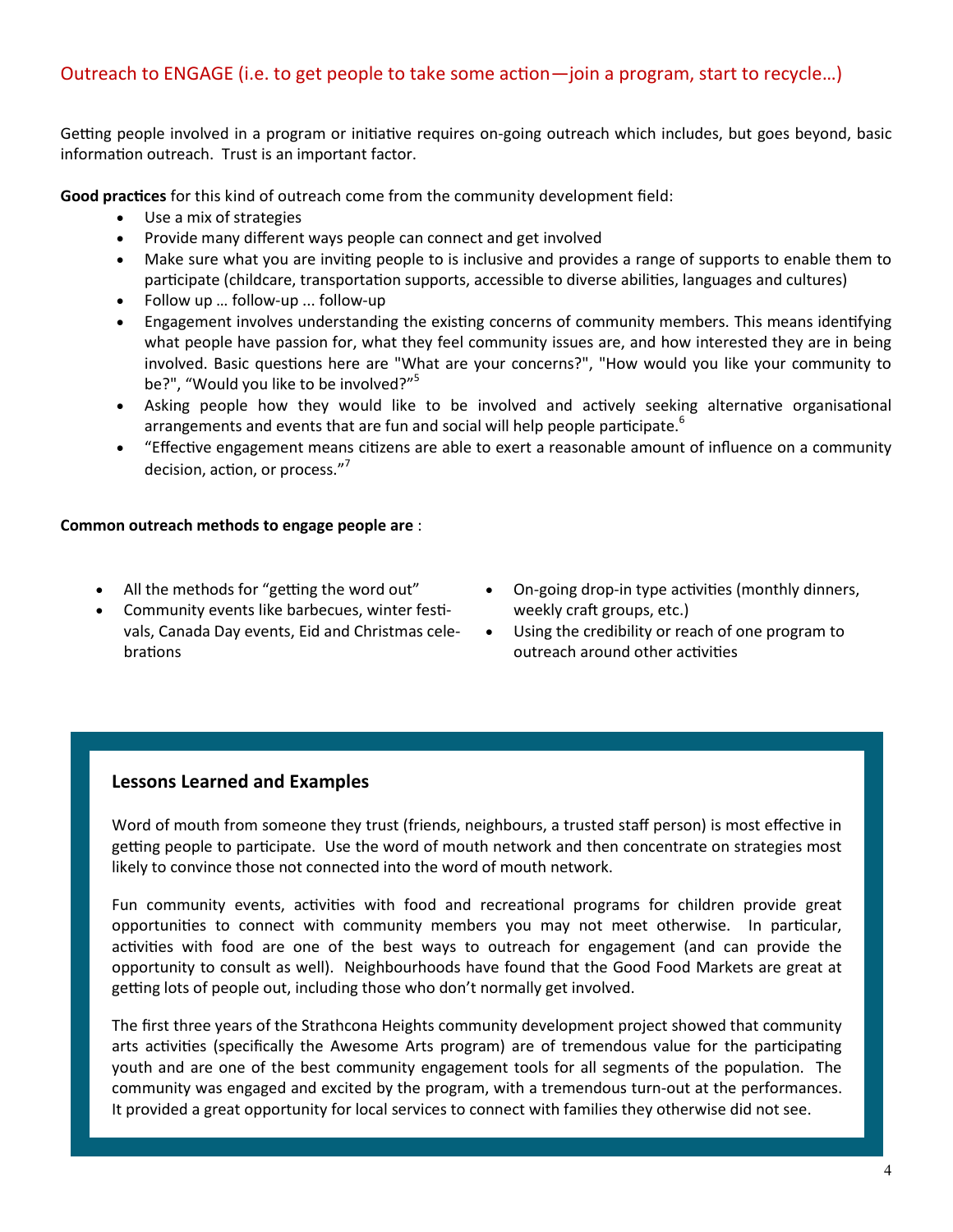## **Some good practices for putting your outreach into action**

- Decide which specific strategies are most likely to work for your goal, with your target population and are realistic within your resources (people, time and money)
- Ensure sufficient time to both effectively plan for engagement and to analyse results
- Have a plan around barriers cultural barriers, mistrust, lack of confidence or skills among community members, lack of time.
- What is your staffing strategy for the outreach paid people, volunteers, other organizations or a mix?
- Recruit and train according to the purpose of the outreach. If you are reaching out to youth, maybe you want to recruit youth for the outreach. Sometimes it's better to use people from the same group as those you mainly want to reach (eg. a similar age, language or whatever characteristics might be important to those you want to reach). Sometimes it's better that your outreach people not be from the same group (e.g. people may not want to speak to people in their community about what services they want.).
- Train the people who will do the outreach on the skills and sensitivities they will need. Also be clear on what "done" looks like.
- Consider who else could help. Can you work through existing channels (e.g. schools, clubs, other agencies, ethno-cultural groups, community leaders) to reach your desired audience?<sup>8</sup>
- If you have limited resources (people, time or money) consider a staged approach expanding your outreach to different groups or in different ways over time. $^9$  Start with what is most important to you or easiest.
- "When door knocking, it is important to consider time of day when people will be available including evenings and weekends. It may also be better to do your campaigning during the summer when it is brighter outside. The biggest drawback is safety."<sup>10</sup>
- Be sure to evaluate if you accomplished what you wanted to. Did you move toward or reach your outreach goal? If so, what made it successful? If not, what could you do differently? What next steps do you want to take?
- Given the complexity of community life and differing social and housing environments there is no single solution that will suit all. This also highlights how important it is to ensure that communities identify their own agendas for capacity building rather than receiving instructions or aims that are parachuted in and which then may have little legitimacy or community 'voice' to back them " <sup>11</sup> (Atkinson and Willis, pg. 4).
- For more lessons learned and some ideas on how outreach has been used in different situations, check out the case studies from the Ottawa Neighbourhoods Social Capital Forum at [www.onscf.ca/case](http://www.onscf.ca/case-studies)-studies
- For more "how-to" ideas including different techniques to use in workshops, check out the "Creating the Change we Want" manual at [www.cdfcdc.ca/creating](http://www.cdfcdc.ca/creating-the-change-we-want-ccww/)-the-change-we-want-ccww/